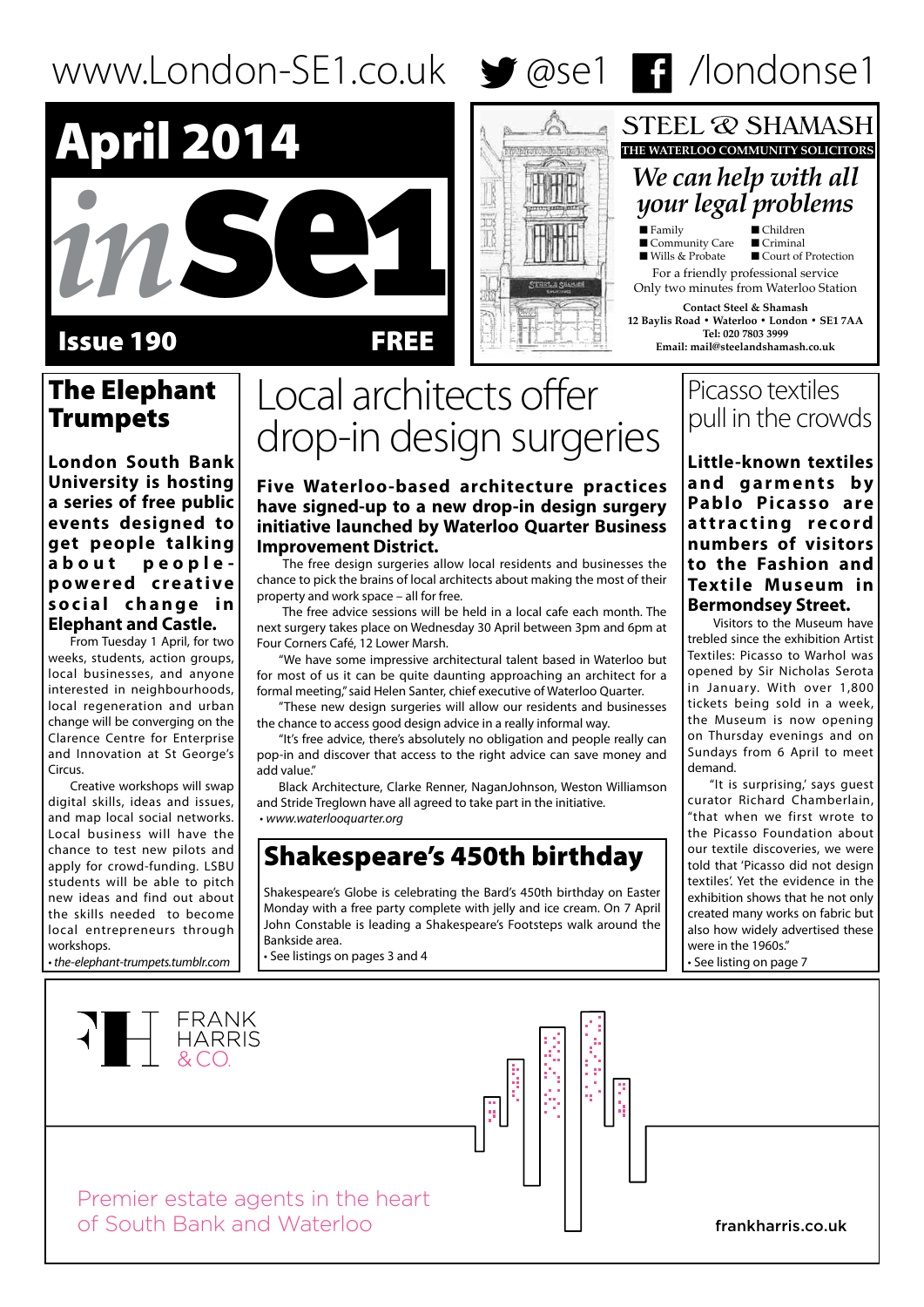# 27 Blackfriars Road London SE1 8NY *in* se1

Tel 020 7633 0766 www.inSE1.co.uk

© 2014 Bankside Press ISSN 1750-1334 (Print) ISSN 1750-1342 (Online)

### Publisher **Leigh Hatts**

leigh.hatts@banksidepress.com Editor

**James Hatts** james.hatts@banksidepress.com

Contributing writer **Marion Marples**

Printed by Copyprints Ltd

#### ADVERTISING

For details of our competitive rates call us for a rate card on 020 7633 0766 or email **sales@inSE1.co.uk**. You can also download our rate card from www.inSE1.co.uk

#### **SUBSCRIPTIONS**

To receive the next 12 issues by post in the UK please send a cheque for £10 to the address above, made payable to 'in SE1'. Please specify starting issue.

### LISTINGS INFORMATION

Listings for most types of local event are free; details of events to be considered for inclusion next month should be sent by **Tuesday 22 April** to **se1events@banksidepress.com** or by post.

#### DISCLAIMER

Every effort is made to ensure the accuracy of our listings but all details are subject to alteration by venues and organisers and no responsibility can be accepted for any inaccuracies.



We also publish a community website, updated daily with local news and features and a lively discussion forum. Visit it at www.London-SE1.co.uk

# **[ SE1 Direct ]**

For a comprehensive weekly guide to what's happening in SE1, make sure you receive our email newsletter every Monday. Sign up today at www.SE1direct.co.uk. With more than 7,200 subscribers, can you afford to miss out?



# This month in brief

## **Elephant & Castle plans**

Transport for London's plans for the remodelling of Elephant & Castle's northern roundabout will be on display throughout the month at John Harvard Library in Borough High Street.

www.tfl.gov.uk/elephantandcastle

#### **London Marathon**

The London Marathon takes place on Sunday 13 April.

- The usual road closures around Tower Bridge and Tooley Street will apply. Transport information is available at www.tfl.gov.uk/marathon
- • Participants include the Mayor of Southwark Cllr Abdul Mohamed who is running in aid of the Evelina London Children's Hospital.
- A Munch Street Food Festival will be held in Potters Fields Park (page 3)
- • Look out for the London Kayakathon which takes place on the River Thames on the same day
- The View from The Shard will be offering free entry to the first 100 runners to arrive at the attraction with their 2014 finisher's medals after the race. All other runners can also claim a 20 per cent discount off the walk-up ticket price for themselves and their guests when they display their medal on arrival up to Thursday 17 April.

#### **Sleep Easy Workshops**

Caroline Hinkes, a former A&E sister at St Thomas' Hospital, has spent the last two years working on a stress reduction project for a London council and believes she has uncovered a solution for people who are having trouble getting to sleep and staying asleep. Her new workshops start this month at St Thomas' Hospital

www.sleepeasyworkshops.co.uk

#### **RNLI seeks volunteers**

The Royal National Lifeboat Institution (RNLI) has issued an SOS call for help to raise funds during London Lifeboat Week (28 April to 4 May). The busiest day of the week will be Tuesday 29 April when hundreds of collectors will be needed to rattle buckets and collect money throughout the capital, including at SE1's mainline railway stations.

rnli.org/londonlifeboats

#### **Growing Grants**

For the second year running Bankside Open Spaces Trust and the City Bridge Trust are offering individuals and community organisations small grants to help kick-start or sustain local gardening and greening projects. The Bankside & Waterloo Growing Grants are available in sums of £100, £200 and £400. Examples of projects to be funded include window box schemes, bird boxes, planting in parks, gardening tools, planters in your entranceway or other ways to bring people together in gardening. The grant will provide funding to individuals, community groups, schools or charities to support projects which involve gardening, wildlife or improving a green space in the SE1 area only. For further information and an application form email info@bost.org.uk. All applications need to be received by Tuesday 20 May. Successful applications will be announced in June.

#### **Film score competition**

The organisers of the Waterloo Festival have teamed up with the British Film Institute to launch a film score composition competition. This year's festival takes place from Thursday 26 June to Tuesday 1 July with the theme of 'War and the World 1914'. The festival, now in its fourth year, is centred on St John's Waterloo. Last year the festival held its first film score composition competition which received entries from all over the UK and abroad. This year's contest, in association with the BFI, has recently opened for entries with a closing date of Friday 11 April for registration. Completed scores must be received by Friday 9 May. Entries are open to budding composers and musicians between the ages of 18 and 35. The brief is to to create a film score to accompany *A Journey's End*, a short film of about 5 minutes which has been specially written, devised and filmed in Waterloo. www.stjohnswaterloo.org

#### **Singology Choir**

Learn to sing with Singology Choir at their new London Bridge branch on Thursday evenings 7-9pm starting on 8 May at Bermondsey Central Hall. www.singology.com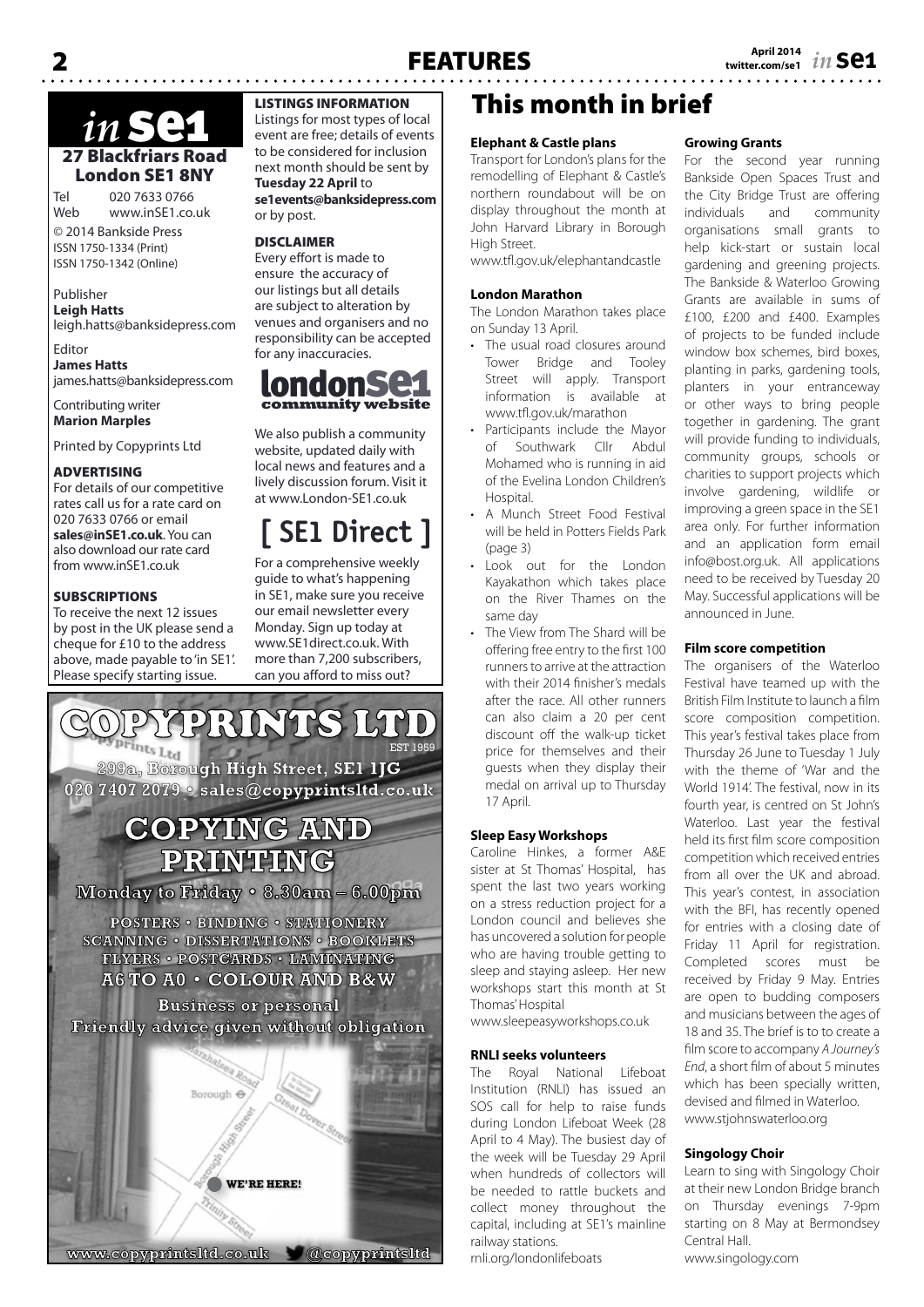

8 Southwark Street T 020 7407 1002 **www.boroughmarket.org.uk**

## Sunday 27 April<br>**ST GEORGE'S DAY**

*12 noon-4pm; free*

Many people only think of St George as the patron saint of England, but the dragon-slayer is also the patron saint of many other communities, including Catalonia. In celebration of this, Borough Market has teamed up with the Government of Catalonia for a special day to honour our shared saint, diverse cultures and traditions. Borough Market traders will be showcasing the best of their produce and there'll also be Demonstration Kitchens throughout the day focusing on English and Catalan dishes. The exchanging of roses and books as a sign of respect is something of a Catalan custom and the UK delegation of the Government of Catalonia will perform the ritual with members of the public, while traders will hand out roses to revellers throughout the day. There will also be traditional music and entertainment throughout the day.

| $\rightarrow$ Full info at sel.net/15469 |                |  |  |  |
|------------------------------------------|----------------|--|--|--|
| <b>Garden Museum</b>                     |                |  |  |  |
| Lambeth Palace Road                      | T020 7401 8865 |  |  |  |
| www.gardenmuseum.org.uk                  |                |  |  |  |

#### Sunday 27 April

#### SPRING PLANTS & GARDENS FAIR *10.30am-5pm; Price tbc*

The day will feature stalls from specialist nurseries and horticulturists, as well as family-friendly activities, and is the perfect opportunity to ask the experts for advice and purchase some new plants, while enjoying the 17th century style knot garden with a vegetarian lunch from the museum's cafe.

 **Full info at se1.net/15251**

Henry Wood Hall Trinity Church Square **www.hwh.co.uk**

#### Saturday 5 April PORCH SALE

*10am-3pm*

Hundreds of books, CDs, DVDs and also many and varied bric-a-brac. Free entry. In aid of TNRA funds. Donations welcome, on the day if possible.

 $\rightarrow$  Full info at sel net/15261

Potters Fields Park Tooley Street **www.pottersfields.co.uk** Sunday 13 April MUNCH STREET FOOD FESTIVAL *11am-9pm; free* Munch returns to Potters Fields Park for a street food festival on London

Marathon day. The park is located just a few yards from the marathon route. Traders include Mamas Jerk Station, the Wild Food Catering Company, Bhangra Burger and many more. There will also be live music in The Scoop at More London, as well as a DJ in the park.  **Full info at se1.net/15501**

Red Cross Garden

Redcross Way T 020 7403 3393 **www.bost.org.uk**

#### Wednesday 16 April<br>**SPRING VOLUNTEER DAY** *10am-4pm*

Want to find out more about volunteering? Want to help make the area greener? Bankside Open Spaces Trust is holding a volunteer taster day. Drop in any time between 10am and 4pm and have free tea and cake in the garden and have a chat to a member of staff about what opportunities are available. There will be gardening and associated tasks throughout the day for you to join in. Wear clothes you do not mind getting dirty and flat shoes. There will be gardening tasks for all abilities and fitness levels guided by experienced

staff.  **Full info at se1.net/15445**

Setchell TRA Hall Hazel Way

Sunday 13 April<br>**TEA DANCE** 

*4.30pm-6.30pm; free* A Longfield TRA event.  **Full info at se1.net/15473**

Shakespeare's Globe

#### New Globe Walk T 020 7401 9919 **www.shakespearesglobe.com** Easter Monday 21 April SHAKESPEARE'S 450TH BIRTHDAY

#### PARTY *12 noon-5pm; free*

Shakespeare's Globe opens its doors to celebrate William Shakespeare's 450th birthday with a free, fun-packed party.<br>There will be plenty of party games<br>and entertainment for all the family,<br>including a bouncy castle, close-up<br>magic, balloon twisting, pass the parcel,<br>musical Roman statues on the G stage, stilt walkers and pin the ruff on the Bard. Jelly and ice cream will be served and everyone will get the chance to try their hand at cake decorating. Eccentric improvisational theatre company The School of Night will return to perform Shakespeare-related rhapsodies, poetry and drama on the Globe stage, using ideas suggested by the audience. The box office will also be celebrating Shakespeare's 450th birthday by offering yard tickets to all Globe Theatre performances in April 2014 for 450 pence (normally £5). This celebratory



Or request a free quotation at **www.fulcheredwards.co.uk** Follow us on Twitter **@FEelectricians** Like us on Facebook **/fulcheredwardsltd** offer is available now for bookings in

person or over the phone by quoting 'birthday offer'.  **Full info at se1.net/15487**

Southbank Centre Square

#### Belvedere Road **www.southbankcentre.co.uk**

Friday 4 to Sunday 6 April

KERB *Fri 12 noon-9.30pm; Sat 11am-8pm; Sun* 

*12 noon-6pm; free* More than two dozen street food traders set up outside the Royal Festival Hall.

#### **Full info at se1.net/15502**

St Hugh's Crosby Row T 020 7367 6706

#### Saturday 5 April<br>**OPEN DAY & TABLE SALE** *10am-1pm*

A chance to visit Bermondsey's newest church and community space. Children's face painting, prize raffle and cake stall. To book a table call Iris on 07980 089785.  **Full info at se1.net/15451**



Upper Ground **www.coinstreet.org**

Monday 7 to Monday 21 April<br>**EASTER EGG HUNT** 

*Daily 12 noon-6pm; free* The independent craft and art shops of Gabriel's Wharf are hosting an Easter Egg Hunt. If you spot a chocolate egg in one of the windows it's yours to munch. Just pop into<br>the shop and claim your egg. the shop and claim your egg.  **Full info at se1.net/15478**

#### HMS Belfast

Morgans Lane, Tooley Street T 020 7940 6300 **hmsbelfast.iwm.org.uk**

Saturday 12 to Monday 21 April

*11am-1pm & 2pm-4pm; included in admission price*

Join storytellers as they spin a dit (tell a story) about life on board HMS Belfast and its role during the D-Day campaign from the perspective of the ship's cat, Frankenstein. These drop-in interactive storytelling sessions are especially suitable for young children and early teens and will encourage them to embellish stories just like sailors do.  **Full info at se1.net/15485**

#### St Mary Magdalen

Bermondsey Street T 020 7357 0984 **www.stmarysbermondsey.org.uk**

Wednesday 16 April

#### BACH TO BABY: THE FLUTE *10.30am (coffee from 10am); £10 (children free)*

Featuring Spanish flautist Saleta Suarez Ogando. Bach to Baby is brought to you by award- winning concert pianist and local mum Miaomiao Yu. Studies show classical music can bring tremendous benefits to young children, but the idea is simply to bring adults and kids of all ages together for a lively morning of music. Suitable for both under 5s and



under 95s  **Full info at se1.net/14630**



Lambeth Road T 020 7928 5256<br>www.southwark-rc-cathedral.org.uk www.southwark-rc-cath

#### Wednesday 2 April BOROUGH, BANKSIDE & WALWORTH COMMUNITY COUNCIL Amigo Hall; 6.30pm

Meeting for Cathedrals, Chaucer, East Walworth, Faraday and Newington wards. Final community council meeting before the local elections. The theme is 'Our changing community - let's hear young people's voices'. Agenda includes Aylesbury Estate regeneration and Elephant & Castle Shopping Centre consultation update. There will also be a chance to learn about the Mapping the Elephant project. Councillors will also be asked to comment on the proposed boundaries of the Elephant & Walworth Neighbourhood Plan.

 **Full info at se1.net/14381**



51 The Cut T 020 7620 2900 **www.calderbookshop.com**

Tuesday 1 April HOUSES OF THE DEAD

*6.30pm; free* Book launch for *Houses of the Dead* by Fawzia Kane. The first outing from a new local press - Thamesis Publications - is a guide to the Houses of the Dead lead by the mysterious Surveyor. Illustrated by Kane's own black and white photographs of ghost houses. Glass of wine and opportunity to hear from the book and buy a signed copy.  **Full info at se1.net/15482**

London Fire Brigade Museum

94A Southwark Bridge Road T 020 7587 2894 **www.london-fire.gov.uk**

#### Thursday 3 April

#### THE STORY OF THE FIRE ENGINE

*5.30pm-7.30pm; £10; book via museum@london-fire.gov.uk or 020 8555 1200 x 39894*

A illustrated lecture on the story of the fire engine. The lecture will be led by a museum expert in the grand setting of Winchester House, residence of the first chief officer of the London Fire Brigade (LFB), Captain Shaw, now home to the LFB Museum. Refreshments and an opportunity to visit the museum are included. This lecture is part of the museum's Hot Topic series celebrating key events and important figures from LFB's history.

 $+$   $Ful$  info at sel net/15331



SAILOR TALES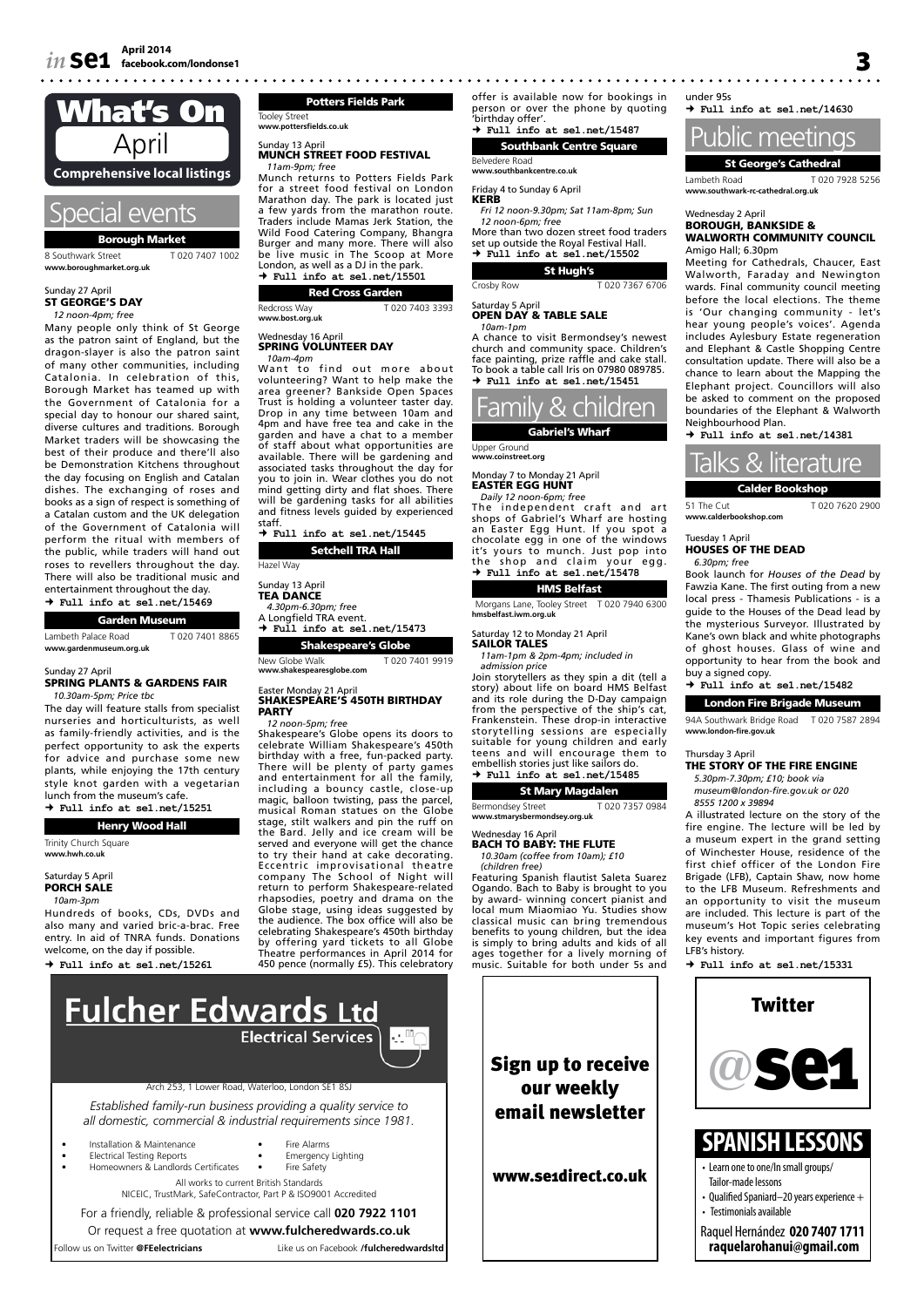# New Cut Housing Co-Operative Hall

106 The Cut

#### Tuesday 8 April THE URBANISATION OF SOUTH **LONDON**

*7.30pm (refreshments from 7pm); nonmembers £1*

Lecture by Len Reilly, manager of Lambeth Archives. A Southwark & Lambeth Archaeological Society event.  **Full info at se1.net/14575**

#### Southwark Cathedral

London Bridge T 020 7367 6700 **www.southwarkcathedral.org.uk**

#### Thursday 10 April

CHAUCER: MODERN ECHOES

*7pm; £10 (conc £8) from https://chaucermodernechoes.eventbrite.co.uk*

Poet in the City and Southwark Cathedral present an event exploring the modern legacy of this seminal English poet and storyteller. Featuring acclaimed contemporary poets Lavinia Greenlaw (reading from her modern adaptation of Troilus and Criseyde), and Patience Agbabi (performing her brand new version of The Canterbury Tales). The event will feature readings from Chaucer's original texts, together with modern versions, showing his enormous impact on the history of English poetry.  **Full info at se1.net/15479**

#### The Old King's Head

45-49 Borough High Street T 020 7407 1550 **www.theoldkingshead.uk.com**

#### Thursday 10 April

LONDON'S MYTHS & LEGENDS *8pm; £2.50 (conc £1.50); reservations* 

*nigelofbermondsey@gmail.com* Robert Stephenson talks about the city's legends and founding myths. A South East London Folklore Society event.  **Full info at se1.net/15404**

#### Wednesday 16 April

#### CSI: CRIME SCENE INSECTS

*7pm; collection to cover ex*<br>Pr. Amoret *Whitaker ta* Amoret Whitaker talks about the history of forensic entomology, how it can be used, some of the current research and describes a few cases she has worked on. A PubSci event.  **Full info at se1.net/15484**

## The Rose Playhouse

56 Park Street T 020 7261 9565

**www.rosetheatre.org.uk**

# Monday 7 April THE ARCHAEOLOGY OF LONDON'S ELIZABETHAN AND JACOBEAN

THEATRES *7.30pm; £8 (conc £6) from 020 7261 9565* Panel discussion chaired by Andrew Gurr. Leading archaeologists consider the contribution that archaeology has made over the past 25 years to our knowledge and understanding of the playhouses and entertainment venues of Elizabethan and Jacobean London. The panel is made up of the four experts in theatre archaeology from Museum of London Archaeology: Julian Bowsher, Heather Knight, Pat Miller and David Saxby. Between them they have excavated the remains of the Rose, Globe, Theatre and Curtain playhouses,

# **Get your advert in this space next month**

**Prices from £25**

**Call 020 7633 0766 now**





London Trails **londontrails.wordpress.com**

#### Saturday 19 April<br>**THE BOROUGH WALK WITH OLD MAPS**

*11am; £10 (conc £8); booking essential oldmapken@yahoo.co.uk*

Join Ken Titmuss for a walk with old maps across this ancient neighburhood that celebrates the young Charles Dickens, who lodged in the area when his father was in Marshalsea debtors' prison. You will locate the prison wall and trace where he lodged. Criss-crossed with grand railway arches you will find signs of an industrial past, a secret garden and Octavia Hill cottages. See how the workhouse building was re-used more than once.

 **Full info at se1.net/15521** Southwark Mysteries

#### **www.southwarkmysteries.co.uk-**

## Saturday 5 April<br>**LONDON IN THE WARS**

*Starts 11am at Tabard Street Piazza (please arrive 15 minutes before departure); £9 (conc £8); booking advised*

Local history vividly brought to life on these guided walks with writer-performer John Constable, author of The Southwark Mysteries and Secret Bankside. This walk commemorates the centenary of the outbreak of the First World War. From Romans to Vikings... from Kentish Rebels to the Blitz and beyond... visit sites scarred by war including the Southwark Docks and London's Larder, the Tower, Roman Walls, City gates, World War II craters, bomb sites, and places of peace and reconciliation.

 **Full info at se1.net/15396**

#### Sunday 6 April **THE BRIDGE**

*Starts 2pm at Tabard Street Piazza (please arrive 15 minutes before departure); £9 (conc £8); booking advised*

Local history vividly brought to life on these guided walks with writer-performer John Constable, author of The Southwark Mysteries and Secret Bankside. Exactly a thousand years ago in 1014, King Olave of Norway dramatically destroyed the old London Bridge; an event which gave rise to the popular nursery rhyme. The later bridge, familiar to Shakespeare, survived until Charles Dickens' time. On this walk you will explore the London Bridge environs, south and then north, of the river that has shaped our history.

 **Full info at se1.net/15397**

### Monday 7 April SHAKESPEARE'S FOOTSTEPS

*Starts 7pm at Tabard Street Piazza (please arrive 15 minutes before departure); £9 (conc £8); booking advised*

email newsletter www.se1direct.co.uk



Local history vividly brought to life on these guided walks with writer-performer John Constable, author of The Southwark Mysteries and Secret Bankside. This years marks the 450th anniversary of Shakespeare's birth. This walkl trace his old haunts along Bankside - from the church where his brother was buried, by the Bankside playhouses among bear-pits and stews, then over the river to sites of his former lodgings, and a memorial to Shakespeare's fellow actors who saved his works for posterity.  **Full info at se1.net/15398**

#### Monday 14 April

#### THE DICKENS!

*Starts 7pm at Tabard Street Piazza (please arrive 15 minutes before departure); £9 (conc £8); booking* 

*advised*

Local history vividly brought to life on these guided walks with writer-performer John Constable, author of The Southwark Mysteries and Secret Bankside. In 1824 Charles Dickens' father was imprisoned for debt in the Marshalsea Prison. On this walk we'll explore Dickens' childhood encounters with the Victorian underworld, visit the places which cast a shadow over his entire life and inspired scenes in novels from Little Dorrit to Oliver Twis  **Full info at se1.net/15399**



Lambeth Mission & St Mary's 3-5 Lambeth Road T 020 7735 2166<br>www.northlambethparishandcircuit.co.uk **www.northlambethparishandcircuit.co.uk**

#### Sunday 13 April<br>**PALM SUNDAY PROCESSION** *10am*

The annual Palm Sunday procession starts at Lambeth Mission and makes its way to St Anselm's at Kennington Cross for the start of the main service at 10.30am. All are welcome and also to bring an instrument to play on the way.  **Full info at se1.net/15456**

#### Southwark Cathedral

London Bridge T 020 7367 6700 **www.southwarkcathedral.org.uk**

#### Sunday 13 April<br>**PALM SUNDAY PROCESSION** *11am*

Southwark Cathedral's Palm Sunday procession begins in Jubilee Place at Borough Market.

 **Full info at se1.net/15529**

#### Sunday 20 April DAWN VIGIL AND EASTER LITURGY *5am*

Southwark Cathedral begins its Easter celebrations with an early-morning service followed by breakfast.  **Full info at se1.net/15530**

#### Waterloo Station

Waterloo Road

#### Friday 18 April

#### POP-UP CHURCH *11am; free*

For the second year, members of South Bank churches will gather on

the concourse of Waterloo Station on Good Friday at 11am to sing Amazing Grace and Lean On Me. They will also be collecting non-perishable food items for the Waterloo Foodbank.

 **Full info at se1.net/15470**



96 Snowsfields **www.themiller.co.uk**

#### Friday 4 April HOOPLA IMPROV COMEDY CLUB *8pm-10pm; £5*

Improv comedy club featuring a selection of the best improv groups in London.  **Full info at se1.net/15489**

#### Saturday 5 April HOOPLA IMPROV COMEDY CLUB *8pm-10pm; £5*

Tonight featuring fast and funny short-form from The Inflatables and Music Box the improvised comedy musical.  **Full info at se1.net/15490**

# Friday 11 April<br>**HOOPLA IMPROV COMEDY CLUB**

*8pm-10pm; £5* Featuring The RH Experience with special guests from across the London improv scene.

 **Full info at se1.net/15491**

#### Saturday 12 April HOOPLA IMPROV COMEDY CLUB

*8pm-10pm; £5* Featuring Glitch the Improvised Puppet Show and Amsterdam's leading improv company, Boom Chicago.  **Full info at se1.net/15492**

#### Friday 25 April<br>**HOOPLA IMPROV COMEDY CLUB** *8pm-10pm; free*

Featuring improv course showcases, with lots of fun people performing in their first ever improv show.  **Full info at se1.net/15493**

#### Saturday 26 April<br>**HOOPLA IMPROV COMEDY CLUB** *8pm-10pm; £5*

Featuring At Home with Tony & Katy and Showstoppers The Improvised Musical.  **Full info at se1.net/15494**

### Music

1901 Arts Club 7 Exton Street T 020 7620 3055 **www.1901artsclub.com**

#### Wednesday 2 April TRA NGUYEN: POETS OF THE PIANO *7.30pm; £15*

Pianist Tra Nguyen presents a recital to mark the release of the fourth album in her series of Joachim Raff's rarely heard music for the piano.

 **Full info at se1.net/15462**

# Thursday 17 April MICHAEL PETROV RECITAL

*7pm; £15* Cellist Michael Petrov, with Rosie Richardson (piano), performs a programme of Schubert, Schumann and Franck. Pre-concert talk by pianist

# Sign up to receive **Next month**  $\boldsymbol{in}$  **Se1**

• BBC Radio 3 live at Southwark Cathedral

 *next issue available Thursday 1 May*

- Local and European elections
- Half-term family activities
- Tudor Pull on the River Thames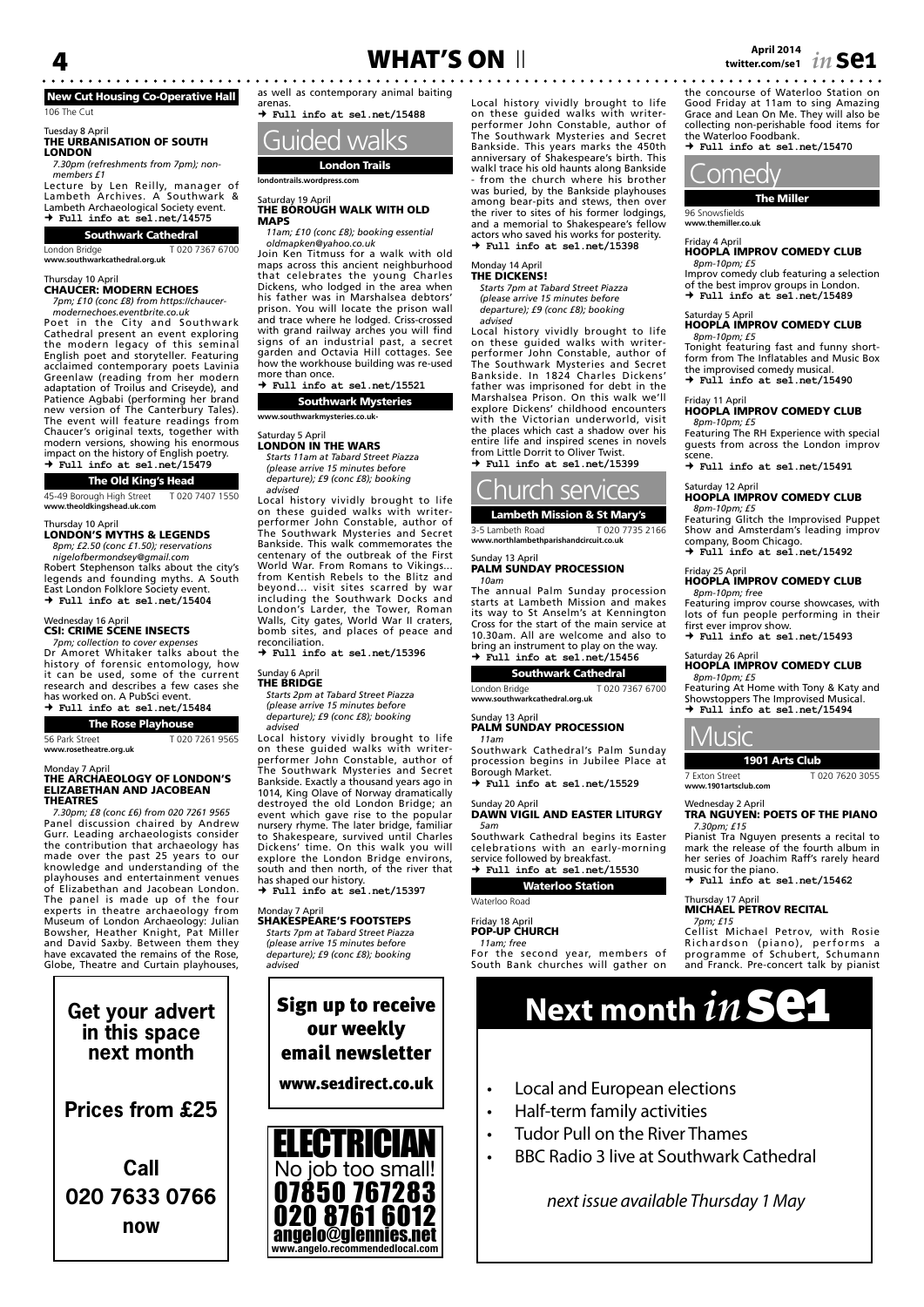# *in* Se1  $\overline{2}$   $\overline{2}$   $\overline{2}$   $\overline{2}$   $\overline{2}$   $\overline{2}$   $\overline{2}$   $\overline{2}$   $\overline{2}$   $\overline{2}$   $\overline{2}$   $\overline{2}$   $\overline{2}$   $\overline{2}$   $\overline{2}$   $\overline{2}$   $\overline{2}$   $\overline{2}$   $\overline{2}$   $\overline{2}$   $\overline{2}$   $\overline{2}$   $\overline{2}$   $\overline{$

and Hattori Foundation trustee Imogen Cooper. Hattori Foundation 21st Birthday **Series** 

 **Full info at se1.net/15461**

#### Friday 25 April PIANO RECITAL: ROSIE WHITING

*7.30pm; £18 (conc £16)*

A recital by pianist Rosie Whiting exploring contemporary music and the works that inspired them. The programme includes works by Scarlatti, Tansy Davies, Chopin, Douglas Finch and Liszt.  **Full info at se1.net/15463**

#### Southwark Cathedral

London Bridge T 020 7367 6700

**www.southwarkcathedral.org.uk**

#### urday 5 April LUNCHTIME CONCERT: MEDINA HIGH SCHOOL CHOIR

*1pm-1.45pm*

Medina High School Choir, from Ohio USA and directed by Tyler Skidmore, presents a programme of choral classics,

American original compositions, African American spirituals and traditional

American folk songs.  **Full info at se1.net/15459**

#### Thursday 10 April AFTERNOON CONCERT: ROSWELL HIGH SCHOOL ORCHESTRA

*2pm; free* Roswell High School Orchestra is on tour

#### from the USA.  **Full info at se1.net/15442**

St John's Waterloo

73 Waterloo Road T 020 7633 9819

**www.stjohnswaterloo.org**

#### Thursday 3 April RUSH HOUR CONCERT

*6pm; free*

Free early-evening concert with Southbank Sinfonia. Programme includes Last Door of Light by Peter Maxwell Davies and Mozart's Symphony No.40.  $+$   $Ful$  info at sel net/15151

#### Irsday 10 April RUSH HOUR CONCERT

*6pm; free*

Free early-evening concert with Southbank Sinfonia. Programme includes work by Elgar and Tchaikovsky  **Full info at se1.net/15152**

# Friday 11 April<br>**CHARITY CONCERT**

*7.30pm; free*

Roswell High School Orchestra is on tour from the USA.harity concert for the Kampala Music School in Uganda: retiring collection.

 **Full info at se1.net/15443**

#### Friday 25 April LUNCHTIME CONCERT: MOZART & BEETHOVEN *1.10pm-1.50pm; free*

Canadian violist-pianist duo Vladimir Choi and Sylvia Yee continue their survey of the Viennese masters by playing Mozart's K. 306 sonata and Beethoven's Spring sonata.  **Full info at se1.net/15449**

Local news updated daily on our Facebook page

facebook.com /londonse1

# April 2014<br>facebook.com/londonse1 **5 WHAT'S ON** III **1980 11 12 13 14 14 14 15 16 17 18 19 19 19 19 19 19 19 19 19 19 19**

**Theatre** 

**www.calderbookshop.com** Until Sunday 13 April MARX IN SOHO *Fri-Sun 8pm; £10 (conc £8)* 

London to make his case.  **Full info at se1.net/15526** Menier Chocolate Factory 51 Southwark Street T 020 7378 1713 **www.menierchocolatefactory.com**

Until Saturday 26 April TWO INTO ONE

complications ensue.

Calder Bookshop 51 The Cut T 020 7620 2900

A play by Howard Zinn directed by Sergio Amigo with Daniel Kelly as Karl Marx. Karl Marx returns to Earth to answer his critics. Through a bureaucratic error, he is sent to Soho in New York rather than his old stomping ground in

*Tue-Sat 8pm; Sat & Sun 3.30pm; £31.50 (conc £25); discounts for previews* Written and directed by the master of farce Ray Cooney. All George Pidgen has to do is book a hotel room for MP

Richard Willey to meet his mistress. But the bumbling aide makes a series of disastrous mistakes, and extreme

*Mon-Sat 8pm; £22.50-£30* Fame: our society is obsessed with it – but who will talk honestly about what it's really like? David Baddiel does in *Fame: Not The Musical*. From accidentally stealing the spotlight at Russell Brand's wedding, to realising Andrew Lloyd Webber cannot tell him apart from Ben Elton, Baddiel takes aim at himself, and examines his strange relationship with the New Lad / Token Jew / Comedy rock'n'roller / football singer-songwriter that people see him as.  **Full info at se1.net/15347**

 **Full info at se1.net/15294**

Tuesday 29 April to Friday 23 May FAME: NOT THE MUSICAL DAVID BADDIEL

 **Full info at se1.net/15066**

#### day 1 April to Saturday 31 May A SMALL FAMILY BUSINESS

*Olivier Theatre; In repertoire; £15-£50* Alan Ayckbourn's riotous exposure of entrepreneurial greed returns to the National where it premiered in 1987.  **Full info at se1.net/15525**

# Until Saturday 5 April<br>**CHEWING GUM DREAMS**

*The Shed; Times vary; £12 & £20* A one-woman play that recalls those last days of innocence before adulthood, is written and performed by Michaela Coel, and directed by Nadia Fall. Tracey<br>Gordon, the 67 bus, friendship, sex,<br>UK garage, school, music, teachers,<br>friendship, periods, emergency<br>contraceptive, are and tits, friendship,<br>raves, tampons, white boys, God, mon Friendship. Aaron, Candice, sex and Connor Jones.  **Full info at se1.net/15424**

#### Until Wednesday 30 April **HOME**

*The Shed; Times vary; £12 & £20* Homelessness amongst young people in the UK is at a record high, so when the big society doesn't work … where do<br>you go? An inner city high rise hostel,<br>Target East, offers a roof. *home* brings<br>to life the unheard voices of the young<br>residents and staff who live and work behind the anonymous concrete walls. Using real testimonials alongside existing and original music, Nadia Fall's play asks what it really means to call somewhere home.

 **Full info at se1.net/15425**

#### Until Wednesday 28 May

KING LEAR *Olivier Theatre; In repertoire; £12-£50* Directed by Sam Mendes with Simon Russell Beale in the title role. An aged king decides to divide his kingdom between his three daughters, according to which of them is most eloquent in praising him. His favourite, Cordelia, says

nothing.  **Full info at se1.net/15067**

#### Shakespeare's Globe

New Globe Walk T 020 7401 9919 **www.shakespearesglobe.com**

#### Monday 28 April to Monday 19 May MUCH ADO ABOUT NOTHING

#### *In repertoire; £5-£38* Small-scale touring production directed

by Max Webster.  **Full info at se1.net/15528**

#### Thursday 24 April to Sunday 13 July TITUS ANDRONICUS

#### *In repertoire; £5-£42*

The Globe revisits Lucy Bailey's 2006 production with music by Django Bates.  **Full info at se1.net/15527**

#### Until Saturday 12 April

L'ORMINDO *Sam Wanamaker Playhouse; Tue/Wed/ Fri/Sat 7.30pm; £10-£100*

Francesco Cavalli's opera, an outrageous comedy about a sex-starved young queen and her two would-be lovers, is directed by Kasper Holten, director of opera at the Royal Opera. This new production of Cavalli's romantic farce,

written in 1644, is performed by the Orchestra of the Early Opera Company.  **Full info at se1.net/14141**

#### Thursday 3 to Saturday 19 April THE MALCONTENT

*Sam Wanamaker Playhouse; Selected dates 7.30pm; Sat & Sun 2.30pm; £10- £60*

The Globe Young Players, a new company of talented 12-to-16-year-olds, will perform John Marston's dazzlingly acerbic play. The new company's involvement is an exciting echo of the play's debut in Blackfriars playhouse, where it was performed by the Children of the Chapel.

#### **Full info at se1.net/14142**

Southwark Playhouse 77-85 Newington Causeway T 020 7407 0234 **www.southwarkplayhouse.co.uk**

## Until Saturday 12 April<br>**A STUDY IN SCARLET**

*The Little; Mon-Sat 7.30pm; Sat 3pm; £18 (conc £16)*

Tacit Theatre return to Southwark Playhouse with a brand new adaptation of Arthur Conan Doyle's detective classic. A young and ambitious Holmes at the outset of his career meets a war-ravaged, disenchanted Watson invalided out of the army from the horrors of a war in Afghanistan - aimlessly floating around London and fast running out of money. A gruesome discovery in a derelict house in Camberwell sets them on a trail of intrigue and revenge that leads through Victorian London's murky underworld across the world to a Mormon settlement in Utah.

 **Full info at se1.net/15169**

#### Thursday 3 April to Saturday 3 May THREE SISTERS

#### *Mon-Sat 8pm; £18 (conc £16)*

Anya Reiss's new version of Anton Chekhov's play.  **Full info at se1.net/15522**

Wednesday 23 April to Saturday 17 May **DEBRIS** 

*The Little; Mon-Sat 7.30pm; Sat 3pm; £16 (conc £14)*

Openworks Theatre in association with Look Left Look Right present Dennis Kelly's dark and ground-breaking play.  **Full info at se1.net/15523**

#### The Old Vic

103 The Cut T 0844 871 7628 **www.oldvictheatre.com**

#### Until Saturday 24 May

OTHER DESERT CITIES *Mon-Sat 7.30pm; Wed & Sat 2.30pm; £10-£53*

Sinead Cusack and Clare Higgins play sisters Polly Wyeth and Silda Grauman in the UK premiere of Jon Robin Baitz's acclaimed play directed by Lindsay Posner. The first play in a new season of productions which will be presented in-the-round at The Old Vic. This is a fierce and funny drama deftly exploring family politics, love, loss and redemption.  **Full info at se1.net/15410**

## Every Monday we send out an email newsletter with the latest local news and a guide to events in the week ahead.

Sign up for free here: **www.se1direct.co.uk**



taboo-breaking plays of the 1950s, offering an explosive celebration of the vulnerabilities and strengths of the female spirit in a deprived and restless world. When her mother Helen runs off with a car salesman, feisty teenager Jo takes up with a black sailor who promises to marry her, before he heads off for the seas, leaving her pregnant and alone. Art student Geoff moves in and assumes the role of surrogate parent until, misguidedly, he sends for Helen and their unconventional setup unravels. Bursting with energy and daring, this exhilarating and angry depiction of harsh, working-class life in post-war Salford is shot through with love and humour, and infused with jazz.



Nanny & Babysitting Services

In need of a Nanny or Babysitter? Contact Nanny P at info@nannyplondon.co.uk for more information on how we can help with your Childcare needs. Competitive rates and professional staff. Contact us now to qualify for the Babysitting £5 booking fee.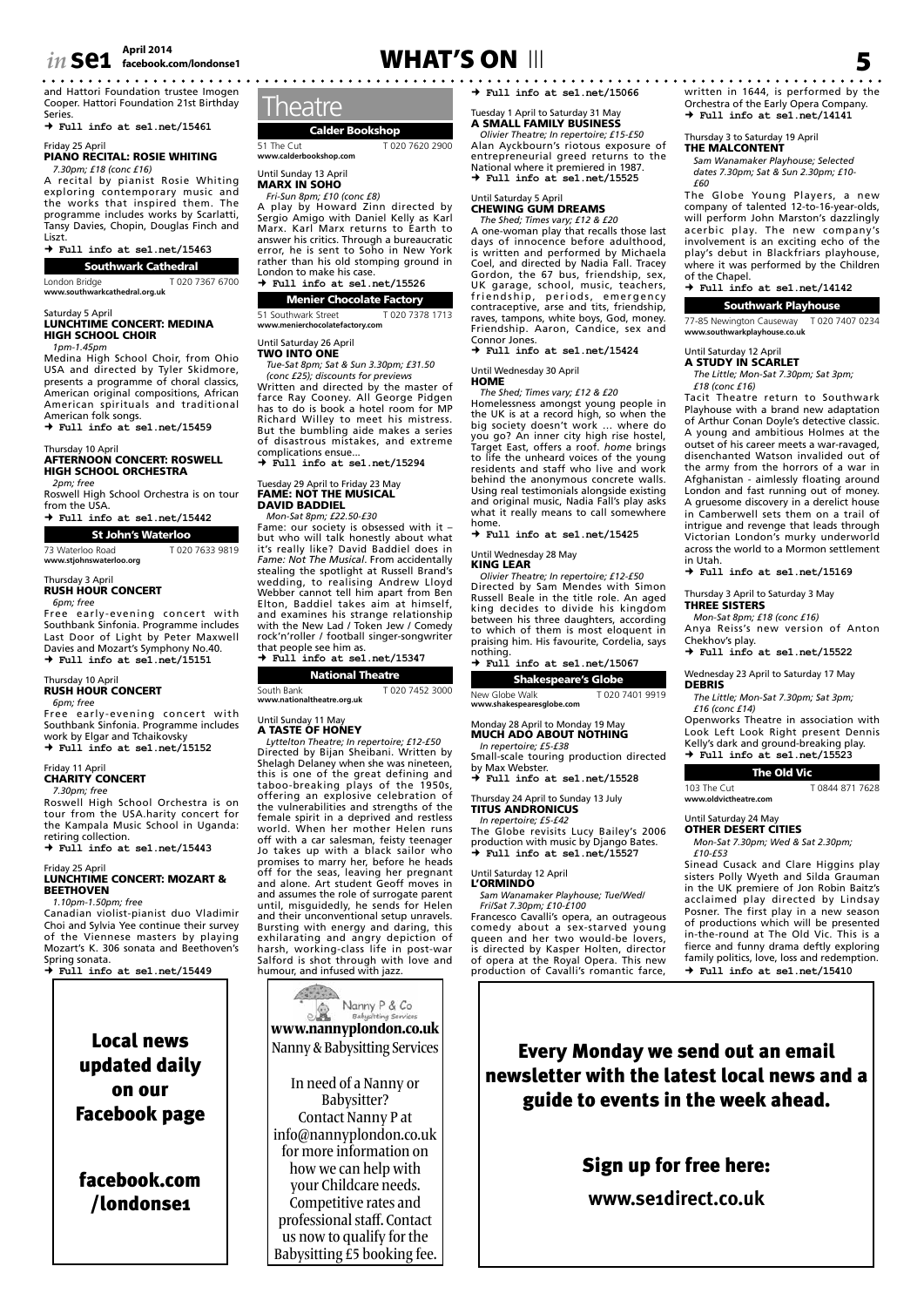## The Rose Playhouse

| 56 Park Street<br>www.rosetheatre.org.uk | T020 7261 9565 |
|------------------------------------------|----------------|
|                                          |                |

#### Tuesday 1 to Saturday 26 April RICHARD III

*Tue-Sat 7.30pm; Sun 13 & 20 April 3pm; £12 (conc £10; Southwark resident £9)* Scrawny Cat Theatre Company presents Richard III by William Shakespeare, directed by Charlotte Ive. The Rose will become the backdrop for five actresses to resurrect Richard III, bringing him to life with puppetry, physical theatre and a live operatic soundscape. Running time is around 90 minutes with no interval.  **Full info at se1.net/15458**

| <b>Unicorn Theatre</b> |  |
|------------------------|--|

| 147 Tooley Street      | T020 7645 0560 |
|------------------------|----------------|
| www.unicorntheatre.com |                |

Until Saturday 19 April

#### THE VELVETEEN RABBIT *Times vary; £16 (conc £13)*

Unicorn's Artistic Director Purni Morell directs Margery Williams' timeless classic in a large-scale stage adaptation for the whole family.

 **Full info at se1.net/15338**

#### Until Saturday 19 April **AT THE END OF EVERYTHING ELSE**

#### *Times vary; £16 (conc £13; under-21s*

*£10)*

Mark Arends returns to the Unicorn with his second show for young audiences - a new production performed with puppetry, stop motion animation, music, sound and only the collective energy of the team on stage to generate all the power needed for the show.

 **Full info at se1.net/15511**

#### Wednesday 23 April to Thursday 1 May

NOT NOW, BERNARD *Times vary; £16 (conc £13; under-21s* 

*£10)* Loved by children, adults and monsters

for over thirty years, David McKee's iconic picture book is vividly brought to life on the Unicorn stage. Bernard's got a problem. He's found a monster in the back garden and his mum and dad are just too busy to notice. So Bernard tries to befriend the monster... and that doesn't go quite to plan. Age guide: 2+  **Full info at se1.net/15512**

|  | <b>Union Theatre</b> |  |
|--|----------------------|--|
|  |                      |  |

204 Union Street T 020 7261 9876 **www.uniontheatre.biz**

Wednesday 2 April to Saturday 3 May THE BEAUTIFUL GAME

*Tue-Sat 7.30pm; Sat & Sun 2.30pm; £20* 

*(conc £18)* Lotte Wakeham directs this musical by Andrew Lloyd-Webber and Ben Elton.  $\rightarrow$   $Ful$  info at sel net/15472

# **April 2014** 6 WHAT'S ON IV **twitter.com/se1** *in* **se1**

Waterloo East Theatre Brad Street T 020 7928 0060

**www.waterlooeast.co.uk** Wednesday 2 to Saturday 5 April<br>**AN EVENING WITH GARY LINEKER** 

*Wed-Fri 7.30pm; Sat 4pm & 7.30pm; £14 (conc £12)*

Arthur Smith and Chris England's comedy about relationships, betrayal, blackmailand an infamous penalty shoot out returns to the stage, directed by Phil Finch.

 **Full info at se1.net/15393**

Tuesday 8 to Saturday 19 April

#### **SHELLSHOCK** *Tue-Sat 7.30pm; Sat & Sun Sun 4pm; £15 (conc £13)*

With 14 original songs and a powerful storyline Tim Thomas's new musical is an exhilarating and ultimately uplifting story. It is 1975. Britain is fighting a story. It is 1575. Britann is righting a traumatised by his experiences. His wife and daughter struggle to come to terms with his despair. As an escape his little girl remembers how he used to be, the perfect Dad, big and strong, hilarious and wild. It is very much about her, about growing up and seeing the world in all its complexity. But another story intertwines with this one. It has deep echoes of World War I and an awful secret which a woman has lived with in the intervening years. That war started a century ago and ShellShock is one of the world-wide events which will commemorate those shattering hostilities. The story of the musical was inspired by a conversation between the writer Tim Thomas and his grandmother when he was just a small boy. Like all of her generation she endured that terrible time and he was transfixed by the tale of hope that she told.

 **Full info at se1.net/15385**

| Young Vic        |                |  |  |
|------------------|----------------|--|--|
| 66 The Cut       | T020 7928 6363 |  |  |
| www.youngvic.org |                |  |  |

#### Friday 4 April to Saturday 7 June A VIEW FROM THE BRIDGE *Mon-Sat 7.30pm (Wed & Sat Matinee*

*2.30pm); £10-£35* The visionary Ivo van Hove (Roman Tragedies) directs a stunning new production of Arthur Miller's tragic masterpiece. Cast includes Mark Strong as the tragic hero Eddie Carbone and Nicola Walker as his wife Beatrice. Also appearing are Michael Gould, Emun Elliott, Phoebe Fox, Richard Hansell, Luke Norris and Jonah Russell.

 **Full info at se1.net/14889**

Wednesday 9 April to Saturday 3 May<br>**OH MY SWEET LAND** 

*The Maria; Mon-Sat 7.45pm; Wed & Sat 2.45pm; £19.50, £10*

The story of one woman's journey back to Syria as she searches for a lost love amidst war and bloody violence. Conceived and performed by internationally acclaimed actor Corinne Jaber, and written and directed by Amir Nizar Zuabi, this is a prescient new play about everyday life in Syria.  **Full info at se1.net/15524**

## Cinema

## Shortwave Cinema

10 Bermondsey Square T 020 7357 6845 **www.shortwavecinema.com**

### Until Thursday 3 April<br>**UNDER THE SKIN**

*Times vary; Mon £6; Tue/Wed/Thu £9 (conc £8); Fri/Sat/Sun £10 (conc £9)* A big hit at last year's London Film Festival, creepily atmospheric story of an alien cruising the streets of Glasgow looking for victims to destroy.

 **Full info at se1.net/15377**

#### Until Sunday 6 April GRAND BUDAPEST HOTEL

*Times vary; Mon £6; Tue/Wed/Thu £9 (conc £8); Fri/Sat/Sun £10 (conc £9)* Wes Anderson's latest film starring Ralph Fiennes sees the adventures of Gustave H, a legendary concierge at a famous European hotel between the wars, and Zero Moustafa, the lobby boy who becomes his most trusted friend.  **Full info at se1.net/15375**

### Friday 4 to Wednesday 9 April YVES SAINT LAURENT

*Times vary; Mon £6; Tue/Wed/Thu £9 (conc £8); Fri/Sat/Sun £10 (conc £9)* The life of style icon Yves Saint Laurent,

is laid bare, with lashings of wit and panache.  **Full info at se1.net/15514**

**www.shortwavecinema.com**

### Friday 4 to Wednesday 9 April 20 FEET FROM STARDOM

*Times vary; Mon £6; Tue/Wed/Thu £9 (conc £8); Fri/Sat/Sun £10 (conc £9)* Morgan Neville's Oscar-winning documentary on the life and times of female American backing singers, from the 1960s to now, featuring fascinating and incisive footage from the period.  $+$  Full info at sel.net/15515

Friday 11 to Wednesday 16 April<br>**LABOR DAY** 

*Times vary; Mon £6; Tue/Wed/Thu £9 (conc £8); Fri/Sat/Sun £10 (conc £9)* Unusual, stirring romantic drama about an escaped convict's reaction to meeting a single mother and her teenage son. Starring Kate Winslet and Josh Brolin.  **Full info at se1.net/15516**

#### Friday 18 to Thursday 24 April

THE LUNCHBOX *Times vary; Mon £6; Tue/Wed/Thu £9* 

*(conc £8); Fri/Sat/Sun £10 (conc £9)* Directed by Ritesh Batra. A heartwarming, uplifting story of how two people, lonely for very different reasons, are brought into contact with each other, through a misplaced lunchbox in Mumbai.

 **Full info at se1.net/15517**

#### Monday 21 to Thursday 24 April STARRED UP

*Times vary; Mon £6; Tue/Wed/Thu £9 (conc £8); Fri/Sat/Sun £10 (conc £9)* A troubled and explosively violent teenager is transferred to adult prison

where he finally meets his match man who also happens to be his father. Starring Jack O'Connell, Rupert Friend and Ben Mendelsohn.



Tesco Queen Elizabeth St? **Coral Bay Cafe** Laxon School **Costa Azul**  Elephant roundabout **Blackfriars Road** Billboards on the flyover **Grange Yard/Grange Walk**   **Full info at se1.net/15518**

Friday 25 April to Thursday 1 May **CALVARY** 

*Times vary; Mon £6; Tue/Wed/Thu £9 (conc £8); Fri/Sat/Sun £10 (conc £9)* An Irish black comedy drama written and directed by John Michael McDonagh. After he is threatened during a confession, a good-natured priest must battle the dark forces closing in around him.

 **Full info at se1.net/15519**

# Friday 25 April to Thursday 1 May<br>NOAH

*Times vary; Mon £6; Tue/Wed/Thu £9 (conc £8); Fri/Sat/Sun £10 (conc £9)*

A man is chosen by God to undertake a momentous mission of rescue before an apocalyptic flood destroys the world. Starring Russell Crowe, Jennifer Connelly and Anthony Hopkins.

 **Full info at se1.net/15520**

# Exhibitions

Anise Gallery

13a Shad Thames T 020 7403 9938 **www.anisegallery.co.uk** *Thu-Sun 11am-5pm; free*

#### Until Sunday 13 April OPEN AND SHUT: THOM GORST

A product of his doctorate in 2005, Thom's paintings are an aesthetic examination into the potential of industrial ruins to be regarded as things of beauty. Moving on from the real scenes of dereliction in his earlier work, Thom instead imagines more awful sites of tragedy and dissolution in this new body of work.

 **Full info at se1.net/15477** Architecture Foundation

Magdalen House, 136-148 Tooley Street T 020 7084 6767

**www.architecturefoundation.org.uk** *Tue-Sat 12 noon-6pm; free*

#### Friday 11 April to Saturday 17 May LIGA, SPACE FOR ARCHITECTURE, MEXICO CITY

Working in close partnership with the Architecture Foundation for their first UK project, LIGA, Space for Architecture, Mexico City will present a specially commissioned, site-specific exhibition installation showcasing the work of a selected emerging Latin American architecture practice.

#### **Full info at se1.net/14651**

Bankside Gallery 48 Hopton Street T 020 7928 7521 **www.banksidegallery.com** *Daily 11am-6pm; free*

### Until Saturday 26 April MARKING TIME

Members of the Royal Watercolour Society show their latest work in the annual spring show. Included are new paintings of Afghanistan by Francis Bowyer PPRWS, who was invited to paint at Camp Bastion earlier this year. To mark the outbreak of WW1, there will be a display of work from the RWS Archive of past Members' war experiences recorded in the field, including David Jones'

# Some recent forum topics

**..and dozens more topics**

**join the debate at www.London-SE1.co.uk**

Every Monday we send out an email newsletter with the latest local news and a guide to events in the week ahead.

# Sign up for free here:

**www.se1direct.co.uk**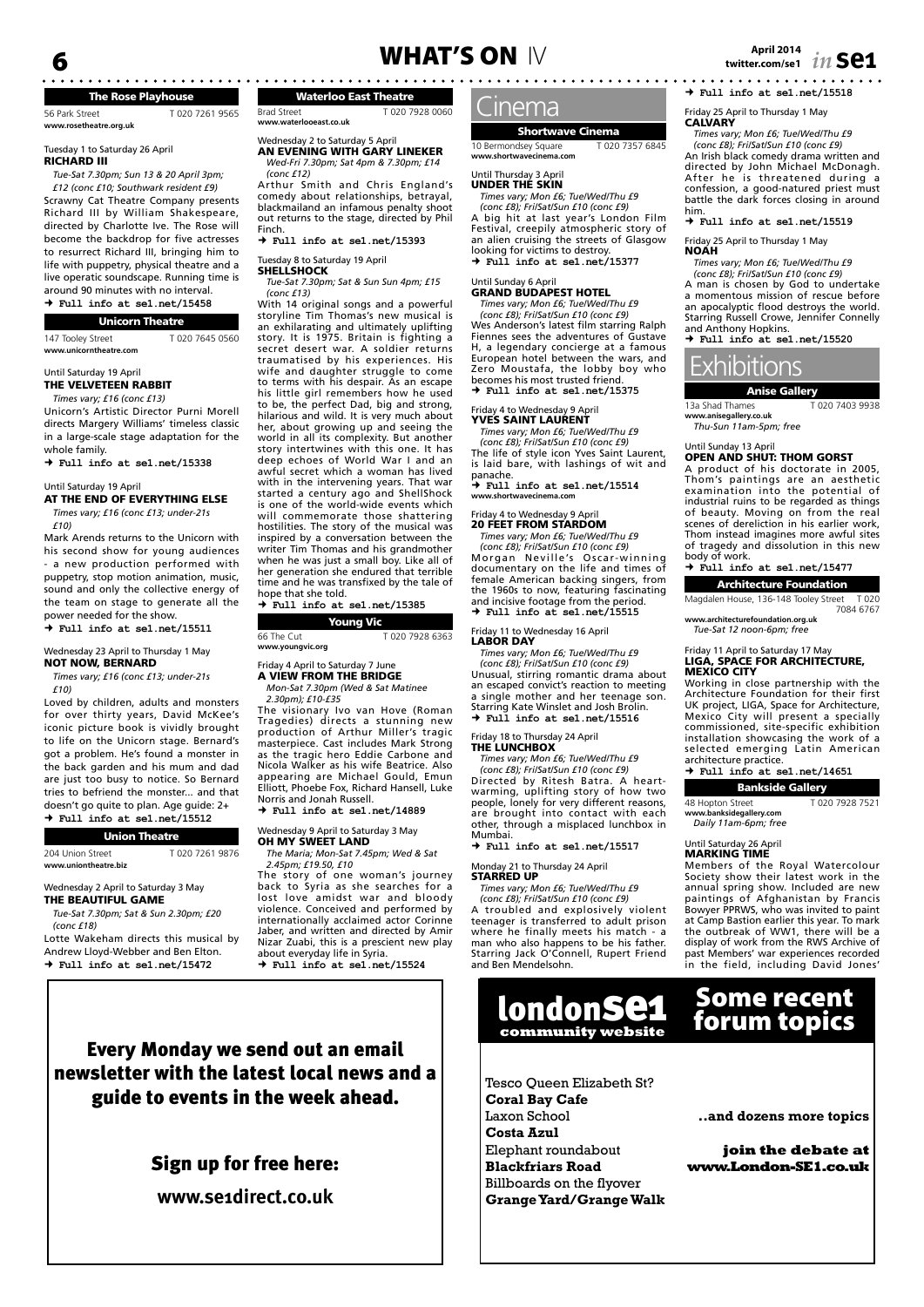# *in* **se1**  $\frac{\text{April 2014}}{\text{facebook.com/ondonse1}}$  **W**

drawings made in the trenches, as well as

images from other conflicts.  **Full info at se1.net/15234**

#### Wednesday 30 April to Monday 5 M BODY LANGUAGE BY TONY HEATH

Intimate and challenging body positions explore and celebrate the variety of emotions generated by a variety of poses. The artist's unusual flesh tones, strength of line and emphasis on volume express his interpretation of the model's body language.

#### **Full info at se1.net/15270**

Ceri Hand Gallery

Copperfield Street T 020 7633 0918 **www.cerihand.co.uk** *Tue-Sat 10am-6pm; free*

# Until Saturday 12 April TALES OF LOVE AND DARKNESS: ELEANOR MORETON

In her third solo show at the gallery, Eleanor Moreton has departed from her practice of working from a single image and has made a series of composite paintings, taking elements from 19th century British narrative paintings and representing them within an alternative narrative space. This is the final exhibition to be held in All Hallows Hall.  **Full info at se1.net/15471**

#### Design Museum

| Shad Thames          | T0870 909 9009 |
|----------------------|----------------|
| www.designmuseum.org |                |

**www.designmuseum.org** *Daily 10am-5.45pm (last admission 5.15pm); £10 (conc £9; students 6); Under 12s free*

## Until Sunday 4 May IN THE MAKING

This exhibition, curated by Edward Barber and Jay Osgerby, captures over twenty objects mid-manufacture, putting the aesthetic of the unfinished centre stage. The objects have been selected because they each have an unexpected quality about them in those moments, hours or days before they assume their final, recognisable form. These points in the making process capture a peculiar and unconventional slice of time in the production of everyday objects such as tennis balls, banknotes and even diamonds.

 **Full info at se1.net/14990**

#### Until Sunday 22 June

HELLO MY NAME IS PAUL SMITH

In a career spanning over forty years, Paul Smith has become one of Britain's foremost designers. The Paul Smith brand is known for an unmistakable classic Englishness augmented with a

colourful 'twist'.  **Full info at se1.net/13586**

# Until Monday 25 August<br>**DESIGNS OF THE YEAR 2014**<br>Now in its seventh year, this pioneering

international award and exhibition celebrates design across seven categories: Architecture, Digital, Fashion, Furniture,<br>Graphics, Transport and Product.<br>Shortlisted nominations are displayed at<br>the Design Museum and a high profile<br>judging panel decide a winner in each of<br>the categories with one ove be crowned Design of the Year 2014.  **Full info at se1.net/14991**

#### Drawing Room 12 Rich Estate, Crimscott Street

**www.drawingroom.org.uk** *Tue-Fri 11am-6pm; Sat 12 noon-6pm; free*

## Until Saturday 19 April ABSTRACT DRAWING

Richard Deacon CBE is considered one of the most important British sculptors of his generation and has exhibited internationally since the early 1980s. He won the Turner prize in 1987, and in early 2014 a major retrospective of his work will be presented at Tate Britain. The activity of drawing is crucial to his work as a sculptor which explores the manner in which a range of materials react to methods of manipulation and construction. This exhibition is his exploration of the idea of 'abstraction' in drawing. It includes work by an international selection of artists who employ various strands of abstract drawing, from the calligraphic to the generative.  **Full info at se1.net/14802**

Eames Fine Art 58 Bermondsey Street T 020 7993 3010 **www.eamesfineart.com**

*Tue, Wed & Fri 11am-6pm; Thu 11am-8pm; Sat 11am-4pm;* 

#### Until Sunday 6 April

HOCKNEY GRAPHICS Original etchings, lithographs and computer made prints from the last 50 years. Included is the full series of etchings from the Grimms Fairy Tales. This show is curated to coincide with the major exhibition of David Hockney's prints at the Dulwich Picture Gallery. Prices range from £300 to £14,000.  **Full info at se1.net/15389**

#### Fashion & Textile Museum

83 Bermondsey Street T 020 7407 8664 **www.ftmlondon.org** *Exhibitions Tue-Sat 11am-6pm; £8 (conc* 

*£5.50); under-12s free*

#### Until Saturday 17 May ARTIST TEXTILES: PICASSO TO WARHOL This exhibition traces the history of

20th century art in textiles and includes includes stunning work by artists such as Salvador Dali, Henri Matisse, Pablo Picasso, Joan Miro and Andy Warhol.  **Full info at se1.net/15158**

## Florence Nightingale Museum

St Thomas' Hospital T 020 7620 0374 **www.florence-nightingale.co.uk**

*Daily 10am-5pm; £5.80 (conc £4.80, family £16)*

#### Until Sunday 26 October THE HOSPITAL IN THE OATFIELD: THE ART OF NURSING IN THE FIRST WORLD WAR

The Florence Nightingale Museum marks the centenary of the First World War with a special exhibition honouring the inspirational work of nurses in war-torn France. The exhibition centres on a series of ten remarkable paintings by Victor Tardieu of the field hospital run by the Society beauty, Millicent, Duchess of Sutherland. Never before displayed in



### twitter.com/se1

public, the paintings capture a moment of tranquility and transformation amid the turmoil of the First World War. Funded by the Heritage Lottery Fund, the exhibition explores the crucial role played by women in the battlefields of France and Belgium and shows the incredible innovation displayed by nurses under challenging and dangerous conditions.  **Full info at se1.net/15263**

gallery@oxo Oxo Tower Whar T 020 7021 1686 **www.coinstreet.org**

*Daily 11am-6pm; free*

#### Until Sunday 6 April SPIRIT OF WOMANHOOD

Work by female artists brought to the riverside gallery by the Women's Interfaith Network to celebrate its 10th anniversary.

#### **Full info at se1.net/14812**

Garden Museum Lambeth Palace Road T 020 7401 8865 **www.gardenmuseum.org.uk**

*Daily 10.30am-5pm (closed 1st Mon of month); £7.50 (conc £6.50; students £3; under-16s free)*

## Until Sunday 27 April<br>**FASHION & GARDENS: SPRING**

SUMMER - AUTUMN/WINTER Like gardeners working in their gardens, the modern fashion world follows a seasonal cycle, always looking ahead to the next season, trying to anticipate the changes of light, temperature, mood and scale that await at the turn of the year. Both gardens and dress aim to bring a sense of occasion to a season. Midsummer is more authentic if passed among organza and roses; russet velvet and gold-licked chrysanthemums concentrate our sense that autumn has arrived. Fashion & Gardens is the first exhibition to explore the relationship between fashion and garden design, from the age of Queen Elizabeth I to the catwalks of London Fashion Week 2014. The exhibition, curated by writer, historian and Garden Museum Trustee Nicola Shulman, will identify



#### **Borough High Street war**

**memorial rededicated** The newly restored St Saviour's parish war memorial in Borough High Street was rededicated last month - just in time for the start of the World War I centenary commemorations this summer.

…more at www.London-SE1.co.uk/n7506

#### **MP trains as teaching assistant at SE1 school**

A Waterloo primary school has an unlikely new trainee teaching assistant - the Labour Member of Parliament for the Cumbrian town of Barrow in Furness.

…more at www.London-SE1.co.uk/n7496

#### **Dickens Square to get £1.5 million revamp**

The park at Dickens Square is to be upgraded in a £1.5 million project announced by Southwark Council. …more at www.London-SE1.co.uk/n7492

#### **Ted Bowman RIP**

Ted Bowman has died after a lifetime of involvement in Southwark politics and public life. …more at www.London-SE1.co.uk/n7488

# **Queen opens Rambert dance**

**company HQ on South Bank** The Queen and Duke of Edinburgh visited the South Bank last month for the official opening of the new headquarters of ballet company Rambert.

…more at www.London-SE1.co.uk/n7482

**facebook.com/londonse1** WHAT'S ON V 7 and celebrate the many links and correspondences between gardening and fashion design. The connection has existed for centuries, but this exhibition is the first attempt to articulate it.  **Full info at se1.net/15157**

#### Hayward Gallery

Southbank Centre T 020 7921 0813 **www.southbankcentre.co.uk/hayward**

*Daily 10am-6pm (Thu & Fri till 8pm); £11 (seniors £10, students £8, under-16* 

*£4.50; under 12 free)*

#### Until Monday 5 May MARTIN CREED

*£11 (conc £9)*

First retrospective of British artist Martin Creed. The exhibition brings together the full range of Creed's work, spanning its most minimal moments to extravagant room-sized installations, neons, sequential sculptures, kinetic installations, films, and vibrant paintings.  **Full info at se1.net/14887**

| Jerwood Space               |                |  |  |
|-----------------------------|----------------|--|--|
| 171 Union Street            | T020 7654 0171 |  |  |
| www.jerwoodspace.co.uk      |                |  |  |
| Mon-Fri 10am-5pm; Sat & Sun |                |  |  |

*10am-3pm; free*

#### Until Sunday 27 April JERWOOD/FILM AND VIDEO UMBRELLA AWARDS

The four moving-image artists selected for the second edition of the Jerwood/ Film and Video Umbrella Awards are Lucy Clout, Kate Cooper, Anne Haaning and Marianna Simnett. In response to the curatorial brief and its title What Will They See of Me?, their four proposals explore the themes of identity, visibility and posterity in ways that both embrace and interrogate new technology and express a strong and compelling performative impulse.

 **Full info at se1.net/14983**

# News you may have missed

#### **Mint Street Adventure**

**Playground: £2m makeover** Mint Street Adventure Playground is to be rebuilt in a £2 million project approved by Southwark Council's cabinet last month. …more at www.London-SE1.co.uk/n7477

**Southwark Circle local social network for over-50s to close**

Southwark Circle, a local social network for over-50s which received a £1 million startup grant from Southwark Council, has closed. …more at www.London-SE1.co.uk/n7474

#### **Luxury hotel plan for former Magistrates' Court building**

The former Tower Bridge Magistrates' Court in Tooley Street has been acquired by asset management firm Dominvs Group which plans to turn into a luxury hotel. …more at www.London-SE1.co.uk/n7471

#### **Old Kent Road has 'huge potential' says Boris**

The Old Kent Road has "huge potential for meeting London's residential and employment needs," according to Mayor of London Boris Johnson. …more at www.London-SE1.co.uk/n7459

#### **'Quietway' to Waterloo will be first of Mayor's new bike routes**

Work will start in September to create a new 'Quietway' cycle route linking Greenwich to Waterloo.

…more at www.London-SE1.co.uk/n7446